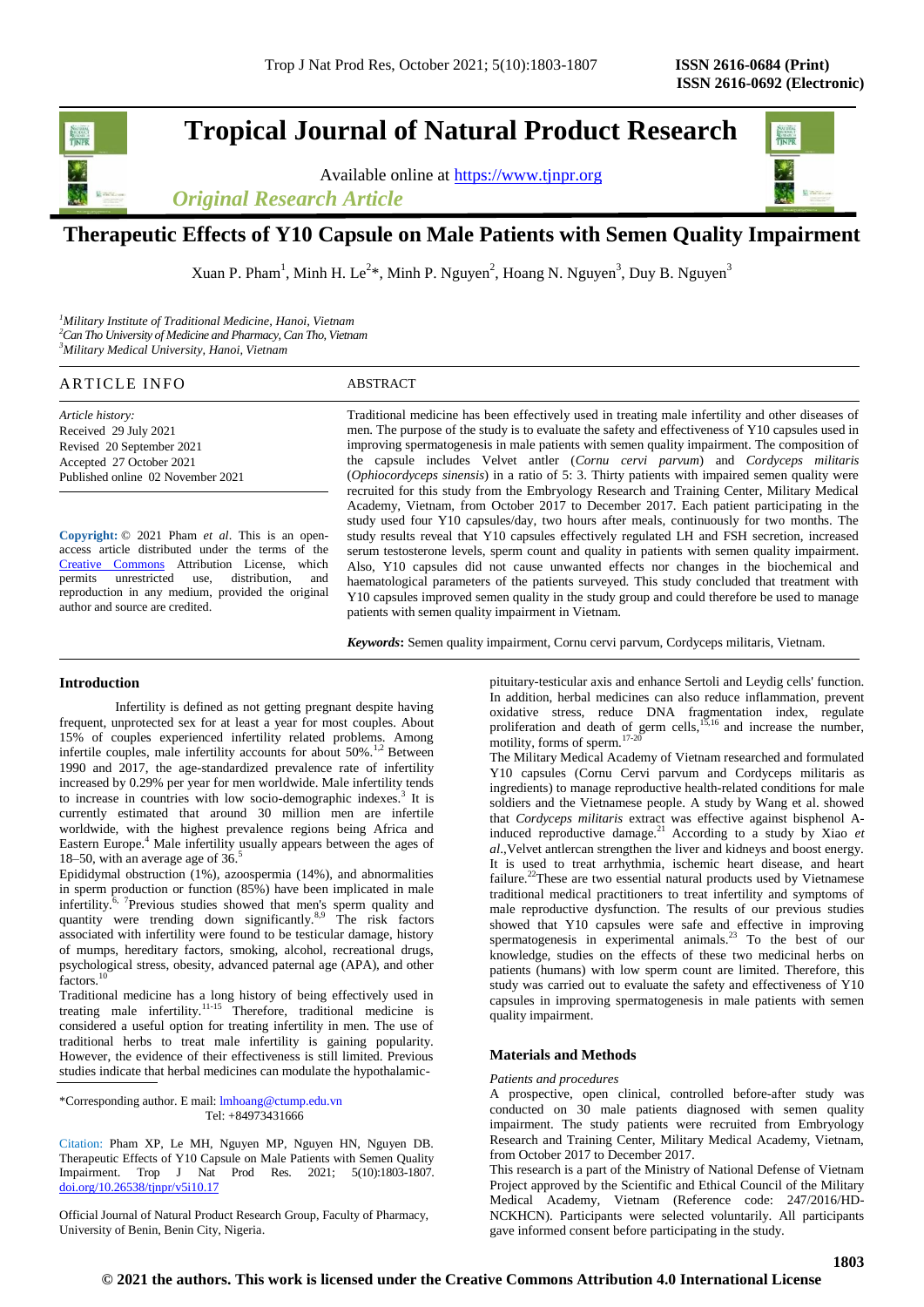Criteria for selection of patients included (i) patients aged (between 18 and 56); (ii) diagnosed with semen quality impairment using standard WHO criteria  $2010<sup>24</sup>$  presented in Table 1; (iii) has stopped using drugs affecting sperm count and quality for at least 75 days.

Exclusion criteria included (i) patients with existing infectious diseases; (ii) patients taking treatment or drugs affecting sperm production; (iii) infertile patients due to vas deferens, malformations, varicose veins who did not have surgery; (iv) infertile patients due to elevated prolactin or estradiol; (v) patients that have no sperm.

Each patient participating in the study takes four Y10 capsules/day, two hours after meals, continuously for two months. The Y10 capsules were manufactured at the Drug Research and Production Center, Military Medical Academy, Vietnam, and met the required drug quality standards. The composition of the capsule includes Velvet antler (Cornu cervi parvum), purchased in Huong Son, Ha Tinh, and Cordyceps militaris (Ophiocordyceps sinensis), cultured at the Military Medical Academy, with a ratio of 5:3.

Variables such as age (18–32, 33–40, and 41–56), infertility classification (primary and secondary) were used to characterize the surveyed patients. The history of a patient whose wife has never been pregnant was considered primary infertility. In secondary infertility, the patient's wife has had at least one pregnancy or miscarriage or planned abortion but failed to have conception after more than a year; despite regular mating. Indicators to evaluate before and after treatment were hormone (serum testosterone, LH, and FSH), parameters of semen (volume, pH, and white blood cell count), sperm (density, total count, vitality, progressive motility, and total motility), haematological tests, biochemical tests of liver and kidney function, and monitoring unwanted drug effects. Serum testosterone ranged 7.63–27.74 nmol/L, LH of 1.5–20 UI/L, FSH of 2–10 UI/L are considered a normal level.  $25,26$ 

In this study, the efficacy of Y10 capsules after treatment was classified as follows: (i) very good – semen parameters returned to normal according to WHO 2010 or wife is pregnant, (ii) good – there is an increase in sperm count and quality, (iii) moderate – only increased sperm count or quality, (iv) poor – no increase or decrease in sperm count or quality.

Table 1: Some parameters used to diagnose semen quality impairment according to WHO 2010

| <b>Parameters</b>         | <b>Reference limit</b>       |
|---------------------------|------------------------------|
| Total sperm number        | $<$ 39 x 10 <sup>6</sup> /mL |
| Sperm density             | $< 15 \times 10^6$ /mL       |
| Progressive motility (PR) | $<$ 32%                      |
| Total motility*           | < 40%                        |
| Normal sperm morphology   | $< 4\%$                      |
| Sperm vitality            | < 58%                        |
| Non-sperm cells           | $< 10^6$ /mI                 |

\*Total motility = Progressive motility  $(PR)$  + non-progressive motility (NP).

#### *Statistical analysis*

The research data were analyzed by statistical software SPSS version 17.0. Descriptive Statistics, including frequency (percentage), mean (standard deviation [SD]), were used to present categorical and continuous variables. Wilcoxon tests were used to compare the mean values of two groups of patients. A statistically significant difference was observed when  $p < 0.05$ .

#### **Results and Discussion**

Out of a total of 30 patients enrolled in this study, 16 were aged between 33–40 (53.3%), eight patients were aged 41–56 (26.7%), and six patients aged 18–32 (20.0%). Thus, most of the patients belonged to the group of primary infertility (83.3%). According to the results of the evaluation of serum testosterone, LH, and FSH levels, shown in Table 2, the proportion of patients with LH-related hormonal disorders  $(> 9.8$  IU/L), FSH  $(> 5$  IU/L), and testosterone  $(< 9.8$  nmol/L) was 16.67%, 56.67%, and 26.67%, respectively.

Table 2 also describes the results of changes in serum testosterone, LH, and FSH levels before and after treatment. In the groups of patients with normal serum LH, FSH, and testosterone levels before treatment, LH and FSH levels decreased slightly, and testosterone levels increased slightly after treatment. But the difference between before and after treatment was not statistically significant ( $p > 0.05$ ). On the other hand, evaluation of pre-treatment group of patients who had serum LH and FSH levels above the normal limit (LH > 9.8 IU/L; FSH > 5 IU/L) and testosterone levels below the limit of normal showed that the levels of these hormones changed statistically ( $p <$ 0.01). The changes were close to the normal level after treatment.

In a normal adult male, the plasma concentration of LH is 1.5–20 IU/L, FSH is 2–10 IU/L, and testosterone is 7.63–27.74 nmol/L. The concentration of LH, FSH decreased or increased compared with the normal range, and testosterone below the normal range is considered abnormal. This change in testosterone may be due to the impaired function of the pituitary gland and testicles. 25,26 The results of the evaluation of serum testosterone, LH, and FSH levels showed that Y10 capsules have the effect of stimulating the body to increase the production of serum testosterone and regulate the secretion of LH and FSH, possibly by acting on the hypothalamic-pituitary-testicular axis. This result is consistent with our previous study on experimental animals.<sup>2</sup>

In the semen analysis results, all patients had improved semen parameters after the treatment period. Out of the 30 patients, five (16.67%) had normal semen parameters after the treatment. The results of the comparison of semen parameters before and after treatment are presented in Table 3. The results show that compared with before treatment, semen volume increased after treatment ( $p <$ 0.05) and white blood cell count decreased after treatment ( $p < 0.05$ ). In addition, the sperm density, the percentage of sperm vitality, the percentage of progressive motility, the percentage of total motility after treatment increased compared to before treatment; the differences were statistically significant  $(p < 0.01)$ .

| <b>Parameters</b>                                  |                                | $\mathbf{n}(\%)$ | Mean (SD)               |                        | p-value |
|----------------------------------------------------|--------------------------------|------------------|-------------------------|------------------------|---------|
|                                                    |                                |                  | <b>Before treatment</b> | <b>After treatment</b> |         |
| LH (IU/L)                                          | Above normal limit $(>9.80)$   | 5(16.67)         | 10.26(0.45)             | 7.09(1.06)             | < 0.01  |
|                                                    | Normal limit (2.50-9.80)       | 25(83.33)        | 5.22(1.07)              | 4.68(1.98)             | > 0.05  |
|                                                    | Overall                        | 30(100)          | 6.02(2.14)              | 5.08(2.06)             | < 0.05  |
| FSH (IU/L)                                         | Above normal limit $(> 5)$     | 17(56.67)        | 10.98(3.09)             | 8.86 (3.92)            | < 0.01  |
|                                                    | Normal limit (1.20-5.00)       | 13(43.33)        | 4.49(0.60)              | 4.37(1.27)             | > 0.05  |
|                                                    | Overall                        | 30(100)          | 8.16(4.01)              | 6.85(3.69)             | < 0.05  |
| Testosterone (nmol/L) Normal limit ( $\geq 9.80$ ) | Below normal limit $(< 9.80$ ) | 8(26.67)         | 6.12(2.32)              | 12.68(5.62)            | < 0.01  |
|                                                    |                                | 22(73.33)        | 17.76 (3.82)            | 18.43 (6.09)           | > 0.05  |
|                                                    | Overall                        | 30(100)          | 14.65(6.27)             | 16.89(6.42)            | < 0.05  |

**Table 2:** Changes in serum testosterone, LH, and FSH levels before and after treatment (n = 30)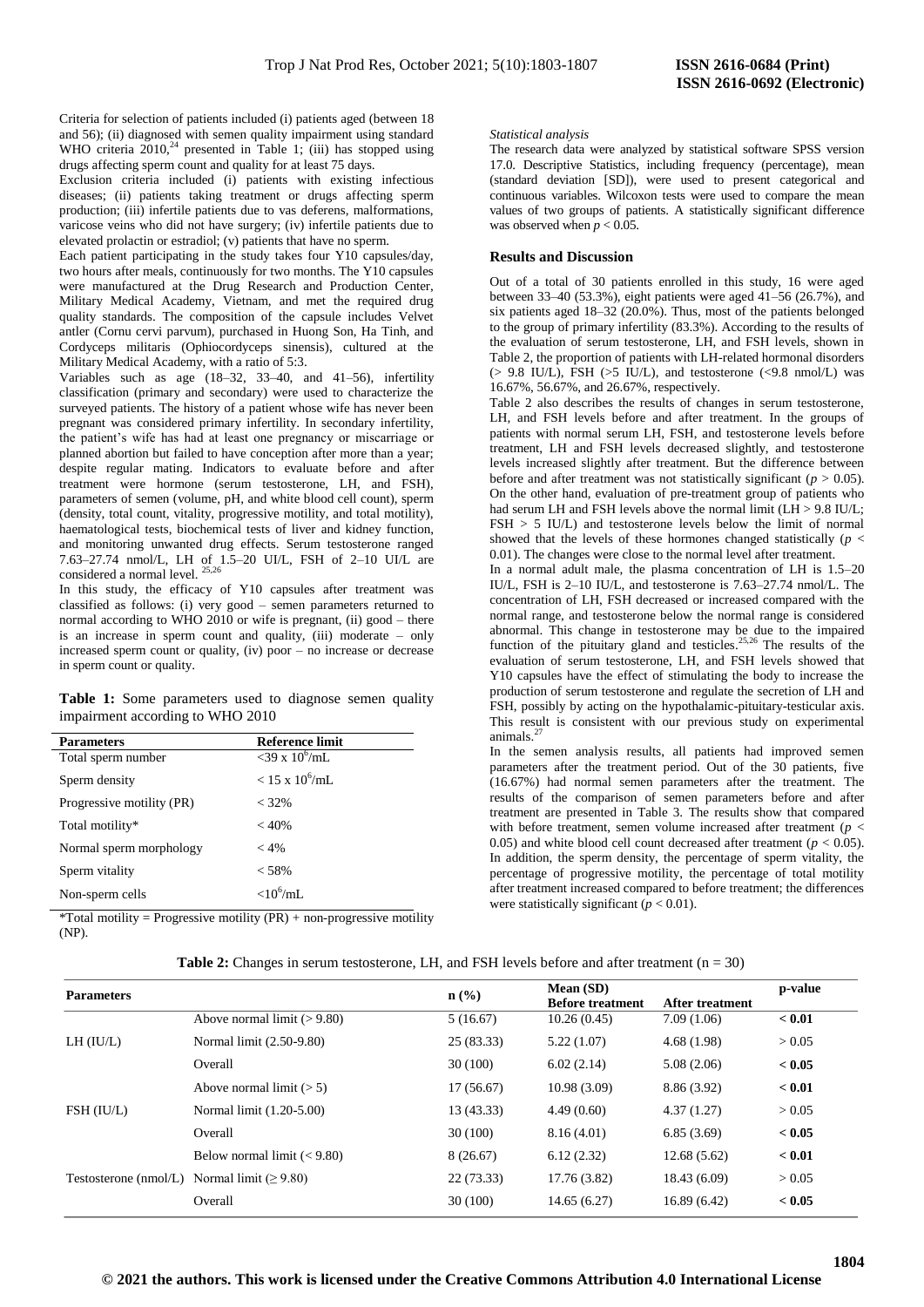| <b>Parameters</b>                 | Mean (SD)<br><b>Before treatment</b> | After treatment | p-value |
|-----------------------------------|--------------------------------------|-----------------|---------|
| Semen volume (mL)                 | 2.00(1.05)                           | 2.34(1.02)      | < 0.05  |
| Semen pH                          | 7.42(1.35)                           | 7.51(0.27)      | >0.05   |
| White blood cell count            | 6.79(1.26)                           | 6.34(1.49)      | < 0.05  |
| Sperm density $(10^6 \text{/mL})$ | 13.54 (10.62)                        | 22.96 (12.65)   | < 0.01  |
| Total sperm count $(10^6)$        | 31.05 (33.89)                        | 58.20 (49.01)   | < 0.01  |
| Sperm vitality (%)                | 24.05 (12.94)                        | 31.94 (18.26)   | < 0.01  |
| Progressive motility (%)          | 8.26(5.86)                           | 14.03 (6.98)    | < 0.01  |
| Total motility (%)                | 25.01 (11.24)                        | 34.12 (12.93)   | < 0.01  |

**Table 3:** Comparison of parameters of semen and sperm before and after treatment (n = 30)

A semen analysis is one of the most basic tests used to assess a man's fertility. This is the first test that should be done for all couples who come to the infertility clinic. Most medical facilities in the world and the region perform semen analysis using WHO standards. Currently, the new WHO 2010 standard is widely applied in medical facilities in Vietnam. Therefore, in this study, we evaluated semen according to this standard.<sup>28</sup> The study results showed that Y10 capsules increased semen volume, sperm density, sperm count, sperm vitality, and progressive motility while decreasing white blood cell count. This is important because these indicators play a decisive role in the conception process, ensuring healthy embryo formation. This result is consistent with our experimental study with animals  $27$  and the study of Doan Minh Thuy, which evaluated the effect of 'Hoi xuan hoan' in infertile patients with reduced sperm quality.

The results of clinical safety evaluation of Y10 capsules during treatment showed that patients did not experience any undesirable effects. In addition, the haematological indexes tests and biochemical assessment of renal and liver function after treatment were not statistically different from before treatment  $(p > 0.05)$  (Table 4). The treatment results with Y10 capsules showed that over 80% of patients had good and very good treatment effects (Table 5).

Previous studies showed that Velvet antler and Cordyceps militaris of Y10 capsules contain amino acids, fats, sugars, vitamins, etc. These

are necessary substances for the proliferation of sperm epithelium and sperm formation.<sup>30,31</sup>In addition, the trace elements (Ca, P, Fe, Zn) of Velvet antler and Cordyceps militaris were shown to promote enzymes that increase protein synthesis, especially zinc, which increases the number and quality of sperm.<sup>32,33,34</sup>

After taking Y10 capsules, the serum AST and ALT in the study patients did not change statistically and were always within the normal physiological limits. This proves that Y10 does not affect liver function. Serum urea and creatinine levels after treatment did not differ from those before treatment. Thus, Y10 capsules did not cause adverse effects on the function and morphology of the liver and kidneys. This result is consistent with the evaluation results of the safety of Y10 on experimental animals. $<sup>2</sup>$ </sup>

This study has some limitations. Firstly, the study sample size was small. This is explained by the limited number of patients visiting the Embryology Research and Training Center, Military Medical Academy, during the study period. Secondly, patients were recruited using convenience sampling. Finally, there are no comparison groups to evaluate the effects of Y10 capsules as this study was a noninterventional trial.

| Mean (SD)<br><b>Before treatment</b> | After treatment | p-value |
|--------------------------------------|-----------------|---------|
|                                      |                 |         |
| 5.49(0.64)                           | 5.38(0.56)      | >0.05   |
| 13.20(2.37)                          | 14.04 (3.99)    | >0.05   |
| 38.96 (4.63)                         | 40.10(4.18)     | >0.05   |
| 85.80(1.99)                          | 86.10(4.25)     | >0.05   |
| 6.16(3.86)                           | 6.25(3.92)      | >0.05   |
| 326.86 (82.32)                       | 341.02 (91.36)  | >0.05   |
|                                      |                 |         |
| 31.28(6.46)                          | 29.86 (8.21)    | >0.05   |
| 38.42 (11.63)                        | 36.95 (11.74)   | >0.05   |
| 4.36(1.02)                           | 4.43(0.98)      | >0.05   |
| 86.29 (12.63)                        | 85.03 (12.61)   | >0.05   |
|                                      |                 |         |

**Table 4:** Results of haematological and biochemical tests of liver and kidney function before and after treatment ( $n = 30$ )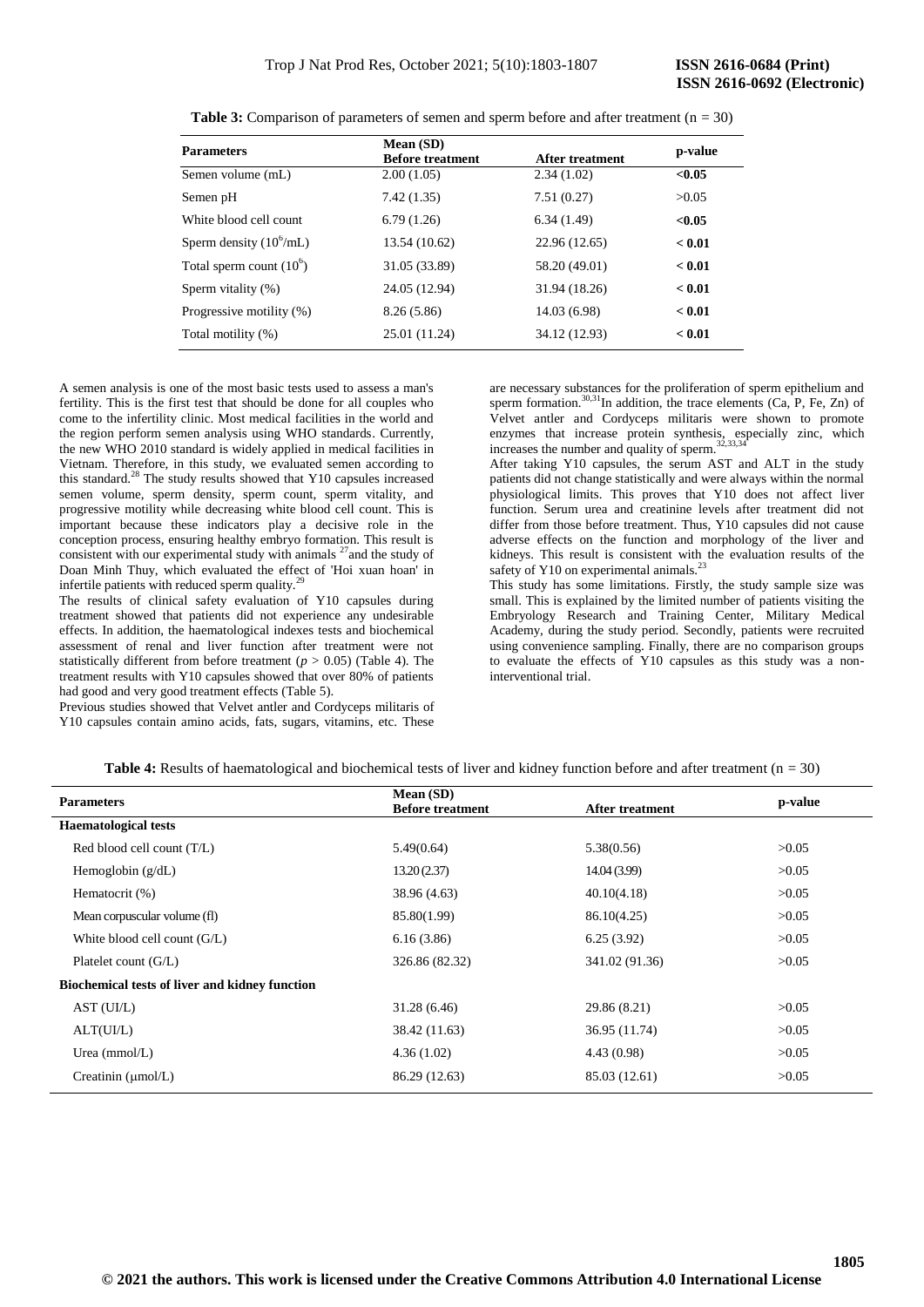**Table 5:** The efficacy of Y10 capsules after treatment  $(n = 30)$ 

| <b>Classification</b> | n  | $\frac{0}{0}$ |
|-----------------------|----|---------------|
| Very good             | 5  | 16.67         |
|                       |    |               |
| Good                  | 20 | 66.67         |
| Moderate              | 5  | 16.67         |
| Poor                  | 0  | 0%            |
|                       |    |               |

Very good – semen parameters returned to a normal or pregnant wife. Good – an increase in sperm count and quality.

Moderate – only increased sperm count or quality.

Poor – no increase or decrease in sperm count or quality*.*

# **Conclusion**

Y10 capsules had significant treatment effects on the majority of patients surveyed and could be used to treat patients with semen quality impairment in Vietnam. The study results revealed that Y10 capsules had the effect of increasing serum testosterone levels, regulating Leutenizing hormone and Follicle stimulating hormone secretion, and increasing sperm count and quality in patients with semen quality impairment. In addition, Y10 capsules do not cause unwanted effects and do not change the biochemical and haematological parameters of the patient surveyed. Future studies should increase sample size and use random sample and control group to improve the results' reliability. Moreover, the efficacy of Y10 capsules should be further evaluated in female infertility patients to expand the use of Y10 capsules.

#### **Conflict of Interest**

The authors declare no conflict of interest.

#### **Authors' Declaration**

The authors hereby declare that the work presented in this article is original and that any liability for claims relating to the content of this article will be borne by them.

#### **Acknowledgements**

The authors express their gratitude to members of the Ministry of National Defense of Vietnam and the Drug Research and Production Center, Military Medical Academy, Vietnam by providing laboratory materials and equipment used in executing the research.

#### **References**

- 1. Rowe PJ, Comhaire FH, Hargreave TB, Mahmoud AM. WHO manual for the standardized investigation and diagnosis of the infertile male: Cambridge university press; 2000.
- 2. Kamel RM. Management of the infertile couple: an evidence-based protocol. Reprod Biol Endocrinol. 2010;8(1):1-7.
- 3. Sun H, Gong T-T, Jiang Y-T, Zhang S, Zhao Y-H, Wu Q-J. Global, regional, and national prevalence and disabilityadjusted life-years for infertility in 195 countries and territories, 1990–2017: results from a global burden of disease study, 2017. Aging (Albany NY). 2019;11(23):10952.
- 4. Agarwal A, Mulgund A, Hamada A, Chyatte MR. A unique view on male infertility around the globe. Reprod Biol Endocrinol. 2015;13(1):1-9.
- 5. Punab M, Poolamets O, Paju P, Vihljajev V, Pomm K, Ladva R, Korrovits P, Laan M. Causes of male infertility: a 9-year prospective monocentre study on 1737 patients with

reduced total sperm counts. Hum Reprod. 2017;32(1):18- 31.

- 6. Vuong N TL, Duong DV, Thang BM, Hop TV, Anh TQ,. Fine needle aspiration biopsy of the epididymis in male infertility (Sinh thiết hút kim nhỏ mào tinh trong vô sinh nam). HCMC Med J. 2007;11.
- 7. Thao NT. Infertility situation in Thanh Hoa province (Thực trạng vô sinh tại tỉnh Thanh Hóa). The 9th Vietnam-France Asia-Pacific Obstetrics and Gynaecology Conference. 2011. 16-23 p.
- 8. Carlsen E, Giwercman A, Keiding N, Skakkebæk NE. Evidence for decreasing quality of semen during past 50 years. Br Med J. 1992;305(6854):609-613.
- 9. Öztekin Ü, Caniklioğlu M, Sarı S, Selmi V, Gürel A, Işıkay L. Evaluation of male infertility prevalence with clinical outcomes in middle Anatolian region. Cureus. 2019; 11(7): e5122.
- 10. Durairajanayagam D. Lifestyle causes of male infertility. Arab J Urol. 2018;16(1):10-20.
- 11. Jiang D, Coscione A, Li L, Zeng B-Y. Effect of Chinese herbal medicine on male infertility. Int Rev Neurobiol. 2017;135:297-311.
- 12. Jo J and Jerng UM. The effects of traditional Korean medicine in infertile male patients with poor semen quality: A retrospective study. Eur J Integr Med. 2016;8(1):36-40.
- 13. Sohrabvand F, Mahroozade S, Bioos S, Nazari SM, Dabaghian FH. Improvement in sperm parameters with traditional Iranian remedy: A case report. J Evid-Based Compl Altern Med. 2017;22(2):223-226.
- 14. Jaradat N and Zaid AN. Herbal remedies used for the treatment of infertility in males and females by traditional healers in the rural areas of the West Bank/Palestine. BMC Compl Altern Med. 2019;19(1):1-12.
- 15. Zhou SH, Deng YF, Weng ZW, Weng HW, Liu ZD. Traditional Chinese medicine as a remedy for male infertility: a review. World J Mens Health. 2019;37(2):175- 185.
- 16. Abarikwu SO, Onuah CL, Singh SK. Plants in the management of male infertility. Androl. 2020;52(3):e13509.
- 17. Amano T, Hirata A, Namiki M. Effects of Chinese herbal medicine on sperm motility and fluorescence spectra parameters. Arch Androl. 1996; 37(3):219-224.
- 18. Furuya Y, Akashi T, Fuse H. Effect of Bu-zhong-yi-qi-tang on seminal plasma cytokine levels in patients with idiopathic male infertility. Arch Androl. 2004; 50(1):11-14.
- 19. Ghazeeri GS, Awwad JT, Alameddine M, Younes ZM, Naja F. Prevalence and determinants of complementary and alternative medicine use among infertile patients in Lebanon: a cross sectional study. BMC Compl Altern Med. 2012;12(1):1-9.
- 20. Park HJ, Choe S, Park NC. Effects of Korean red ginseng on semen parameters in male infertility patients: a randomized, placebo-controlled, double-blind clinical study. Chin J Integr Med. 2016; 22(7):490-495.
- 21. Wang J, Chen C, Jiang Z, Wang M, Jiang H, Zhang X. Protective effect of Cordyceps militaris extract against bisphenol A induced reproductive damage. Syst Biol Reprod Med. 2016;62(4):249-257.
- 22. Xiao X, Xu S, Li L, Mao M, Wang J, Li Y, Wang Z, Ye F, Huang L. The effect of velvet antler proteins on cardiac microvascular endothelial cells challenged with ischemiahypoxia. Front Pharmacol. 2017;8:601.
- 23. Le MH, Nguyen HN, Pham XP, Nguyen DB. Study of acute toxicity and semi-toxicity of Y10 capsule actor on experimental organisms (Nghiên cứu độc tính cấp và độc tính bán trường diễn của viên nang Y10 trên động vật thực nghiệm). J Vietnam Med (Tạp chí Y học Việt Nam). 2018;456(1):152-158.
- 24. Cooper TG, Noonan E, von Eckardstein S, Auger J, Baker HW, Behre HM, Haugen TB, Kruger T, Wang C, Mbizvo MT, Vogelsong KM. World Health Organization reference